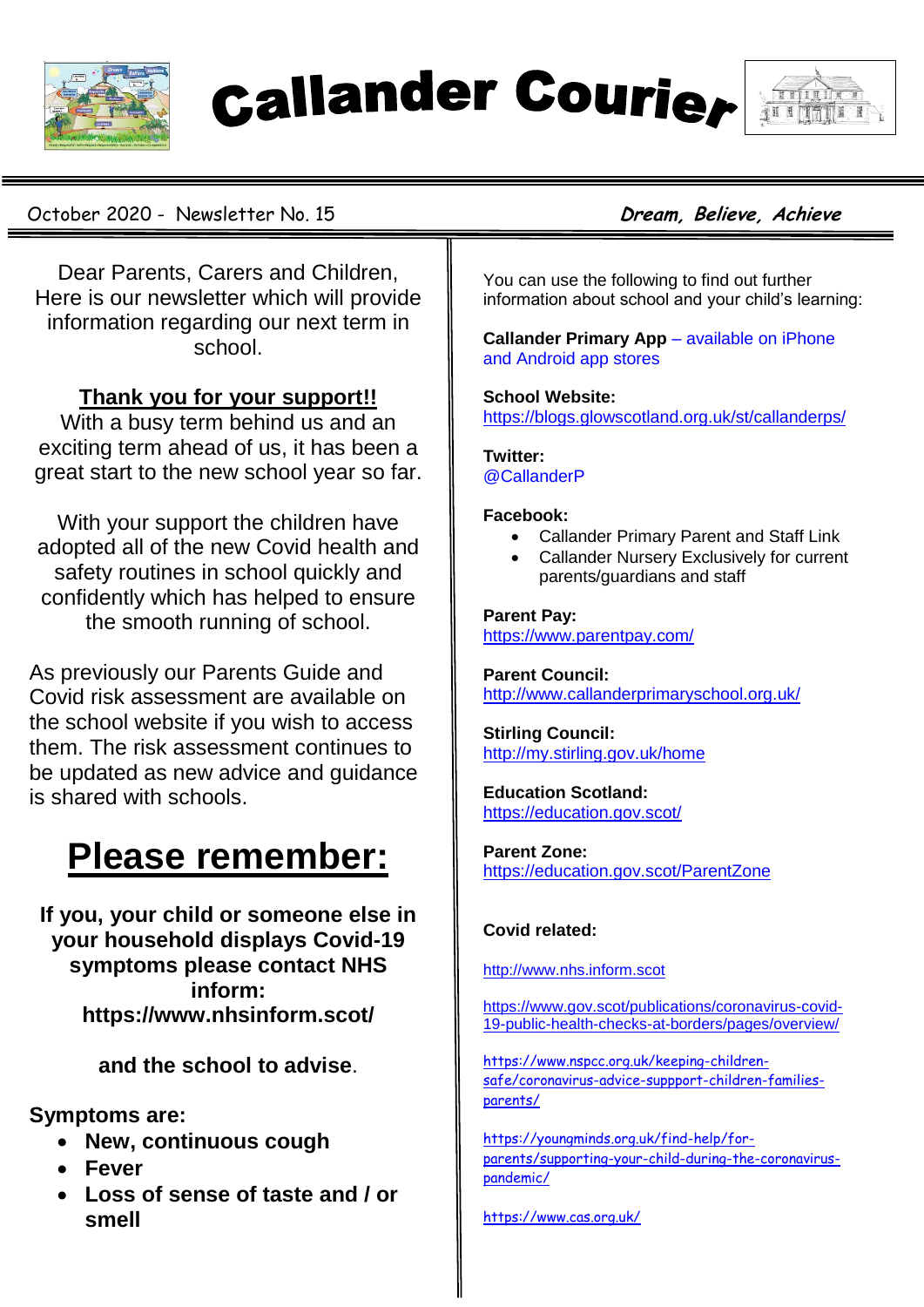| <b>Term Dates October to December 2020</b> |                                                   |                                                          |
|--------------------------------------------|---------------------------------------------------|----------------------------------------------------------|
| Autumn term                                | Monday 26 <sup>th</sup> October                   | Children and staff return                                |
|                                            | Wednesday 23rd December<br>Thursday 24th December | Last day of term-school closes 1pm<br>Nursery closes 6pm |
| <b>Spring term</b>                         | Tuesday 5th January                               | Nursery opens                                            |
|                                            | Thursday 7 <sup>th</sup> January 2021             | Staff and children return to primary<br>school           |

#### **Additional Callander Primary Dates for Term 2**

| November 2020 | 11th<br>w/b 16th  | Tempest Individual photographs<br><b>Parent Consultations</b> |
|---------------|-------------------|---------------------------------------------------------------|
| December 2020 | 10th              | P5 Christmas Party 1.30pm                                     |
|               | 11th              | P3 Christmas Party 1.30pm                                     |
|               | 14th              | P5/6 Christmas Party 1.30pm                                   |
|               | 15 <sup>th</sup>  | P3/4 Christmas Party 1.30pm                                   |
|               | 16 <sup>th</sup>  | AP1 Christmas Party 9.30am<br>P4 Christmas Party 1.30pm       |
|               | 17 <sup>th</sup>  | AP2 Christmas Party 9.30am<br>P7 Christmas Party 1.30pm       |
|               | 18 <sup>Tth</sup> | P6 Christmas Party 1.30pm                                     |
|               | 21st              | P2 Christmas Party 9.30am<br>P1 Christmas Party 1.30pm        |
|               | 22 <sub>nd</sub>  | P1/2 Christmas Party 1.30pm                                   |
|               | 23rd              | School closes at 1pm                                          |

### **Tempest Photographs**

We have arranged for Tempest photographers to come in to school on Wednesday 11<sup>th</sup> November. This year we will only be able to have photographs of children taken individually. Unfortunately we will not be able to arrange for family photos, we apologise for the inconvenience this may cause.

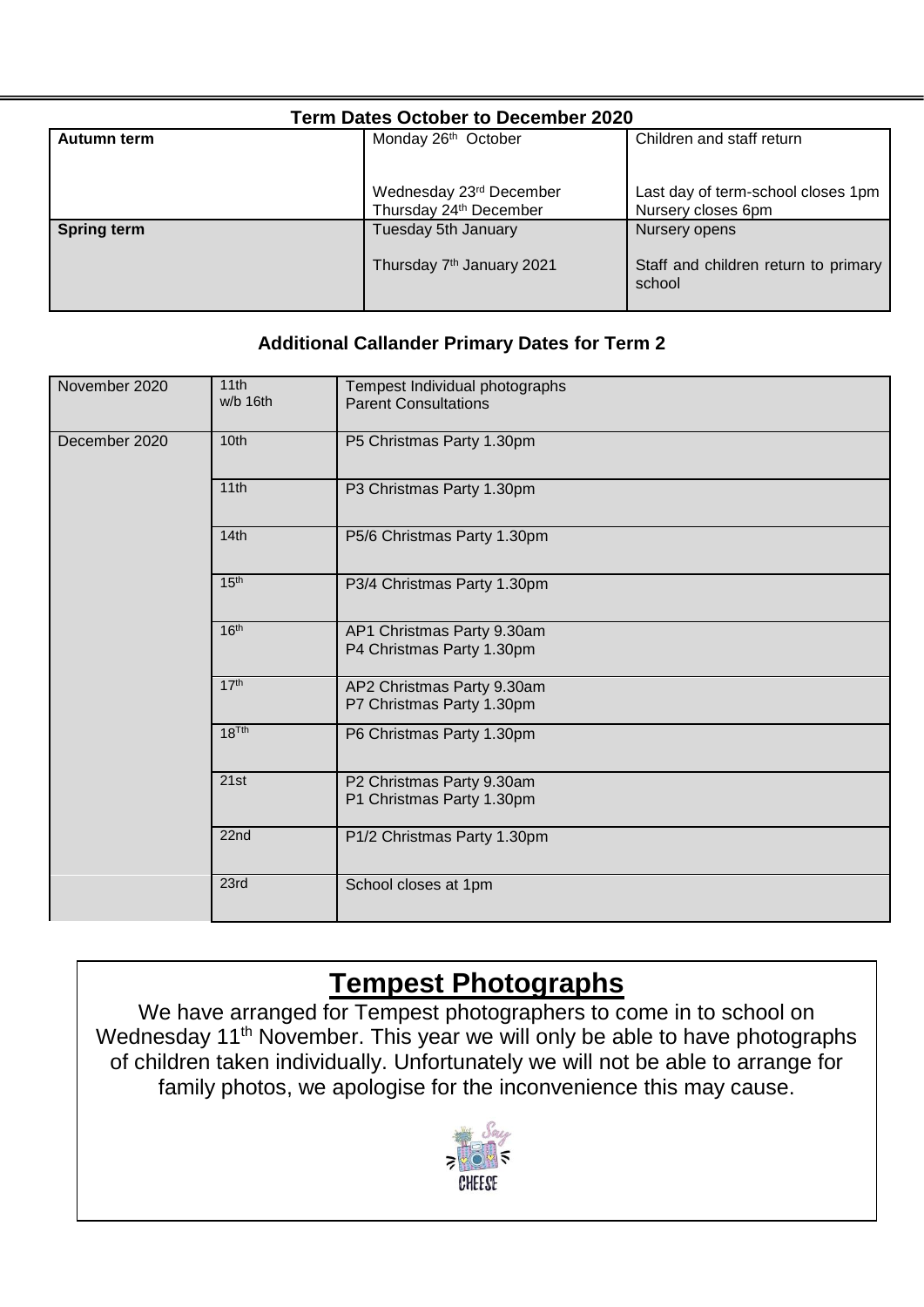### **Learning Contexts for Autumn Term:**

We are starting this term with all classes focusing on working towards the Natural Health Award. This award is completed in collaboration with the NHS and focuses on using the outdoor environment to support mental and physical wellbeing. This will then be followed by core learning contexts..

Our assemblies this term are building on last term's work on Children's Rights, our school values as well as focusing on emotional health and wellbeing. The learning contexts for this term are as follows:

#### **Nursery – Autumn/Halloween, Winter/Christmas / Child interests' contexts ASD Provision 1 – Autumn/Halloween/Winter/Christmas ASD Provision 2 – Natural Disasters P1 – Wild About Nature P1/2 – Helpful Heroes P2- The Owl Who Was Afraid of the Dark P3 – Groovy Greeks P3/4 – Groovy Greeks/ Exciting Egyptians P4 – Exciting Egyptians P5- Our Town P5/6 – WWII P6 – WWII P7– WWII**

These contexts will be followed by our Developing the Young Workforce and Christmas focus weeks towards the end of term.

#### **CAN YOU HELP US?**

If you have any books, resources or expertise in these areas and would be willing to support the classes, please contact our class teachers or school office.

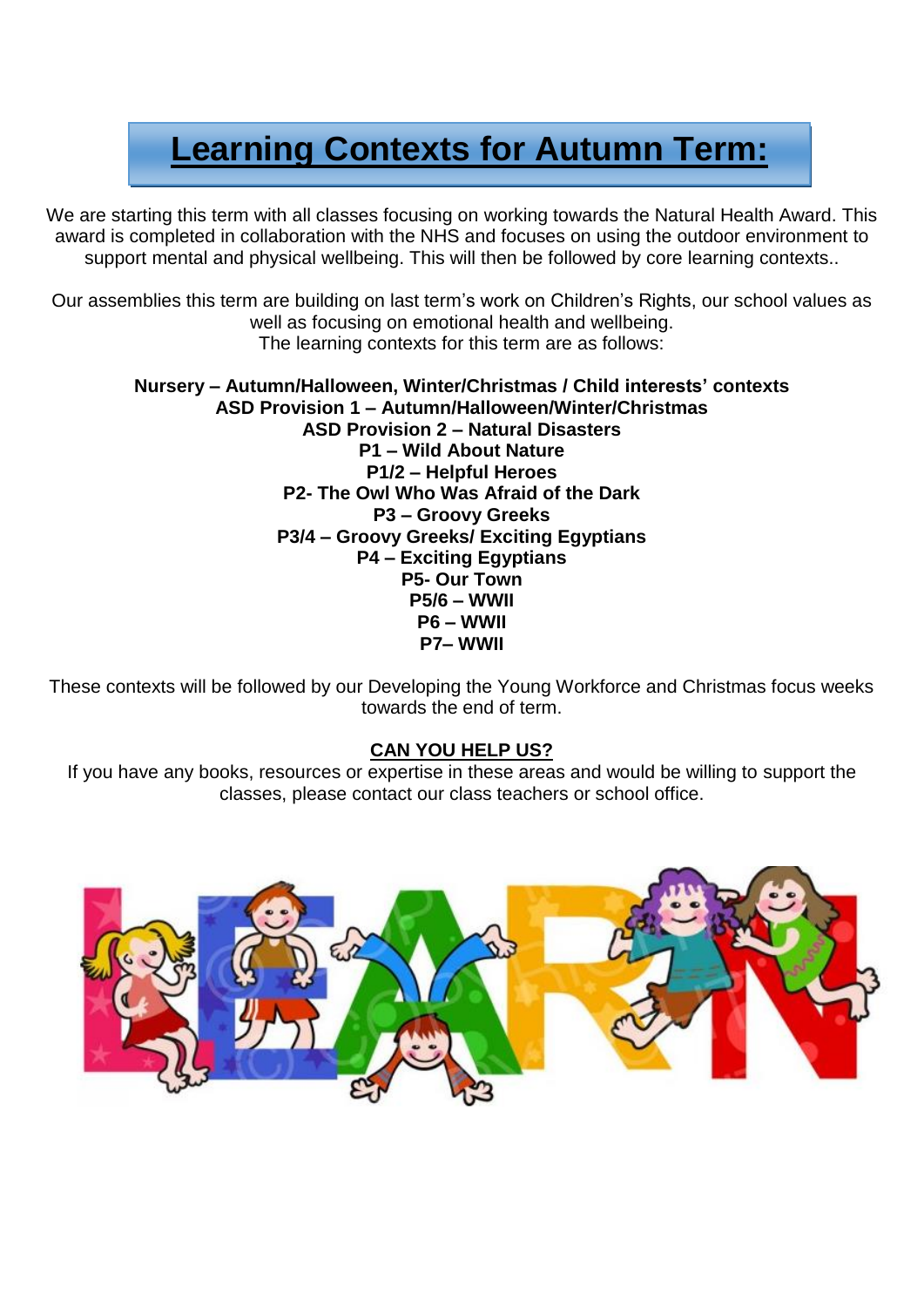### Parental Engagement

. that will be taking place following self - evaluation as well as Engaging with parents and carers is crucial to raising attainment and ensuring that all children feel supported and progress in their learning. Below is an update on some improvements and changes changes required as part of the current Covid risk assessment that is in place.

## **Parent Consultations**

Due to the current guidance and risk assessments in place, our Parent Consultations for this term will need to be undertaken in a different way. This term these conversations will now take place via a 10 minute telephone call instead of a 10- minute face to face meeting. In the next week or so you will receive notification of when these telephone calls will take place from your child's class teacher.

### **Snapshots of Learning**

This session we will be continuing with our snapshots of learning. Previously these have been shared with you in a jotter that has come home twice a year and have been a successful way of your child sharing their learning with you.

This year we are going to trial a new way of sharing this learning by introducing our Snapshot profiles. These will be accessed online via Seesaw for P1 and 2 and Google Classroom for P3-7. More information will come home about these shortly and the first Snapshot profiles will be available for you to share with your child by mid - November.